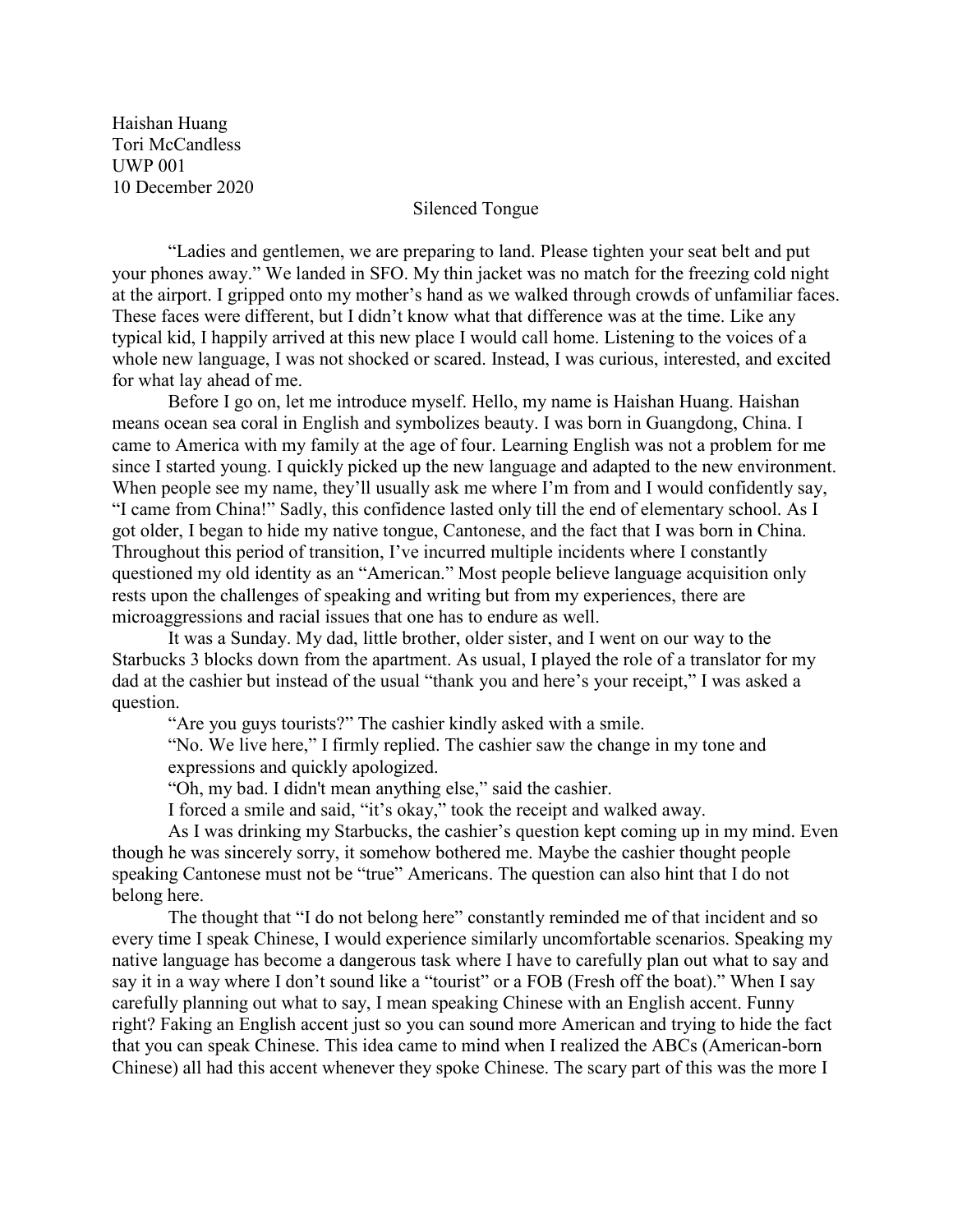continue with this practice, I started to lose my native tongue. I was able to speak Chinese with an English accent without even trying which made me feel great at the time.

The satisfaction of being able to speak Chinese with a English accent eventually overcame the discouragement that lingered in my heart as time went by. However, I realize the discouragement never disappeared. During 7th grade, in my 6th-period science class, we were working on a group project. My group mates and I were having a discussion on the solar system and the Galaxy. It was my turn to share my opinion.

I said, "The black ho....."

Before I was able to speak the next words, laughter exploded. One of the groupmates cracked up laughing. I was extremely confused. Were my facts incorrect?

"Say black hole again." the groupmate said in a joking matter.

Without acknowledging the issue, I said "Black ho?"

"Haishan, you know you have an accent, right? It's black hole, not black ho!" said the groupmate.

Right when I was asked that, the doubtful feeling from the Starbucks incident was awakened. Once again, my identity and my language were questioned. I wasn't sure how to respond so I denied the correct pronunciation. After that incident, I repeatedly practiced the correct way of pronouncing the word hole until I had it!

Ensuring I was pronouncing each English word correctly wasn't enough to comfort myself. I forced myself to listen to western music like hip hop or rap since that's what Americans listened to. I would purposely go on Google and search up "Popular American Songs" and download them to my playlist even though I didn't like all of them. The harder I pushed myself to do the opposite, the stronger my desire for Chinese music is. Every time a Chinese song comes up on TV or when my sister plays one, I can quickly identify the title of the song, the author and inadvertently start singing or humming along. Whenever I listen to Chinese music, I can closely relate my mood to the lyrics and the flow just calms me down. Since following the trend of American music didn't work out, I sought a new plan which I still feel ashamed of today for once doing. On my Spotify playlist, I organized all the English songs at the top and placed all the Chinese songs at the bottom. The point of this is so I can confidently open my playlist in public and show people I listen to English music. Other than that, I would put my phone face down when listening to music so others cannot see the title of the song I am listening to. Whenever I checked the time or changed the song, I would do it secretly just so others don't see the Chinese titled song on my lock screen. Even though this was a horrible mistake but no doubt it boosted my confidence at the time.

Having to go through such careful planning just to safely speak Chinese in America is a pain. On the other hand, speaking Chinese in China is a natural task where I didn't have to fake an accent or purposely hide my song titles. People might question why I have to try so hard to learn another language? Maybe speaking Chinese would have been a much easier way but how will I become an American? How would I translate for my parents who didn't go to school? And if I don't, how will I communicate with others? Amanda Lee Koe wrote about her childhood lesbian love story that received constant objections, in "Not Gonna Get Us," published in the Paris Review, "Mandarin was the only common tongue we had between us, but unlike for the Han Chinese, it was the first language for neither of us." In this essay, Koe details how Mandarin wasn't her or her friend's first language, but it was the common language they both knew and were able to use as a channel of communication. My situation is similar to Koe; English is the language everyone speaks and uses to transmit messages. If I want to become a part of America,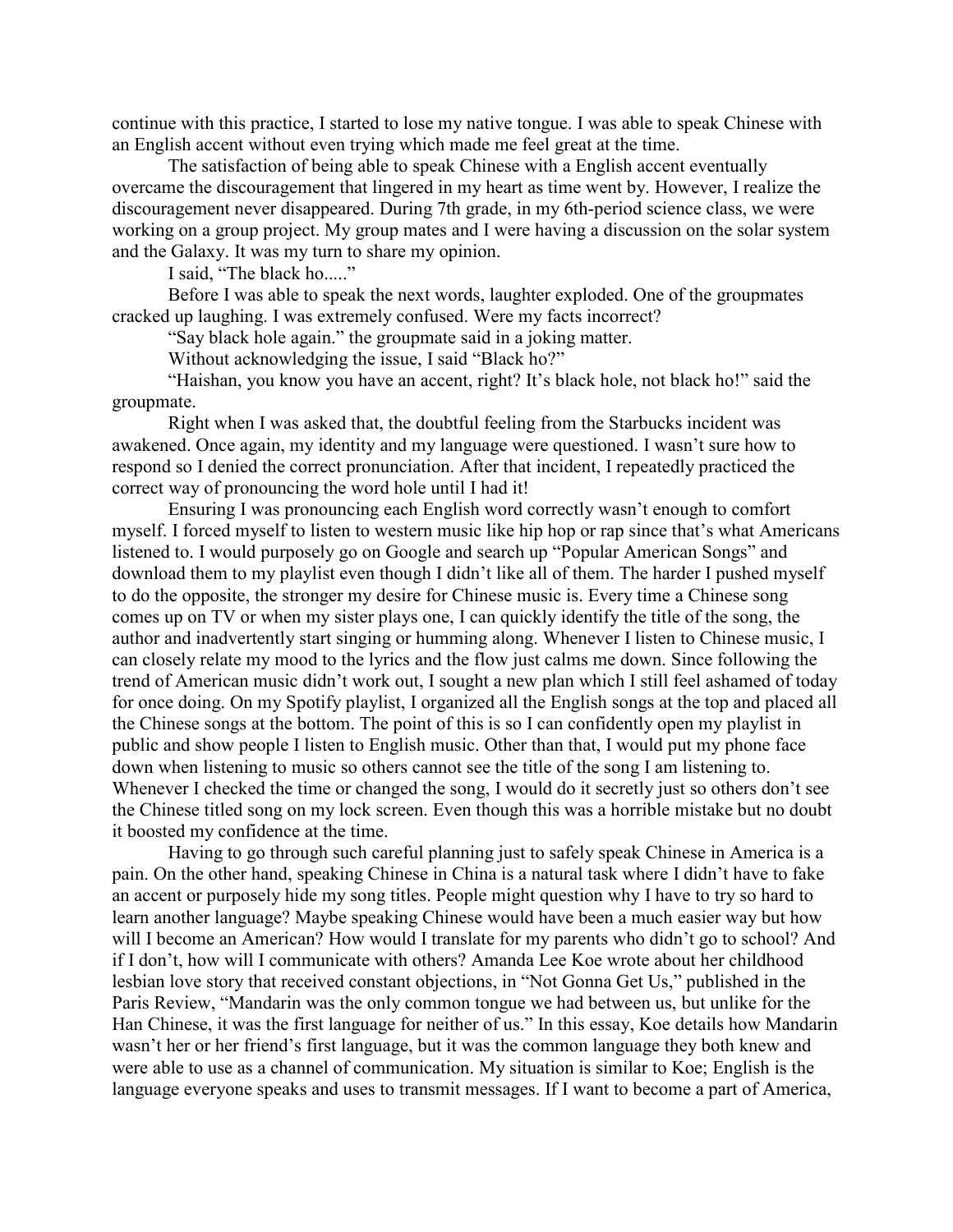I first need to learn their language, so I can at least communicate. Also, being able to speak the language wasn't enough, perfecting it was the goal; Therefore, getting rid of the accent was the second step.

As time went by, I accomplished my second step. My English had greatly improved to the point where you can barely tell there's an accent. With great confidence, I started to believe that I am a true "American!"

The belief that I was a true American didn't last long. During my senior year of High School, I went through another similar experience like the previous ones but worse. In my AP environmental class, I was working on a lab write up write with two other classmates. Classmate one was sharing her plan, but I interrupted half-way through.

"Wait, I don't understand what you just said. You talked too fast. Can you repeat it?" I kindly asked.

"Haishan! I know you're not from here, but you need to keep up!" classmate one replied.

Those words hit me like boulders and left me speechless. It crushed the defensive barrier I had built for so many years. She literally wiped away the thought "I am a true American" that I spent years working towards with those words. "Keep up" didn't just mean to follow closely with what she was saying but also served as a warning that I will be despised by others if I don't catch up. Hoping for some sympathy from classmate two or hoping for her to speak up but she was working on something else. With nowhere to express my feelings and no words to combat, I bottled up everything inside and ignored classmate one. I tried so hard to hold back the puddle of tears, but I could not hold it back anymore. I rushed to the restroom, locked myself in one of the stalls, and started crying but silently so others couldn't hear me.

While tears flooded down my cheeks, flashbacks of past memories of the incidents I mentioned and the ones I did not were all coming back. These experiences and people made me feel ashamed of my native culture, pushing me onto the road of worshiping the western culture. Each time something like this happens, I would silence myself because I thought as long as I stay quiet, this would eventually pass by. But once again, I was proven wrong. There's no problem with accepting a culture but trying to erase your history or background is a big mistake. Classmate one's words served as a wake-up call.

I wiped off the tears, washed my face with cold water, and gradually walked back to class. Instead of silencing myself, I decided to speak up. I went up to classmate one and confronted her.

"I am not from here, but that doesn't mean I don't belong here. You have no right to judge me in any sense because you don't know my story, and what I've been through; So, watch what you're saying!" I declared.

Classmate one saw my attitude and was frozen in shocked for a good minute because she didn't expect that from me. She realized her words probably really hurt me and said, "my bad." I guess that "my bad" was an apology, but definitely not a sincere one. Even though it didn't sound sincere, it symbolized my first victory against my identity.

Classmate one's words didn't simply just offend one's feelings but also violated my First Amendment right. With similar experiences as the author, Gloria Anzaldua who struggles with conflicts as a native Spanish-speaking person living in America, forced to integrate and uphold American societal views agrees with me. After being attacked repeatedly on her form of expression, Anzaldua came up with the conclusion that it's a violation of our right as an American citizen. In her essay How to Tame a Wild Tongue, Gloria Anzaldua argues that "Attacks on one's form of expression with the intent to censor are a violation of the First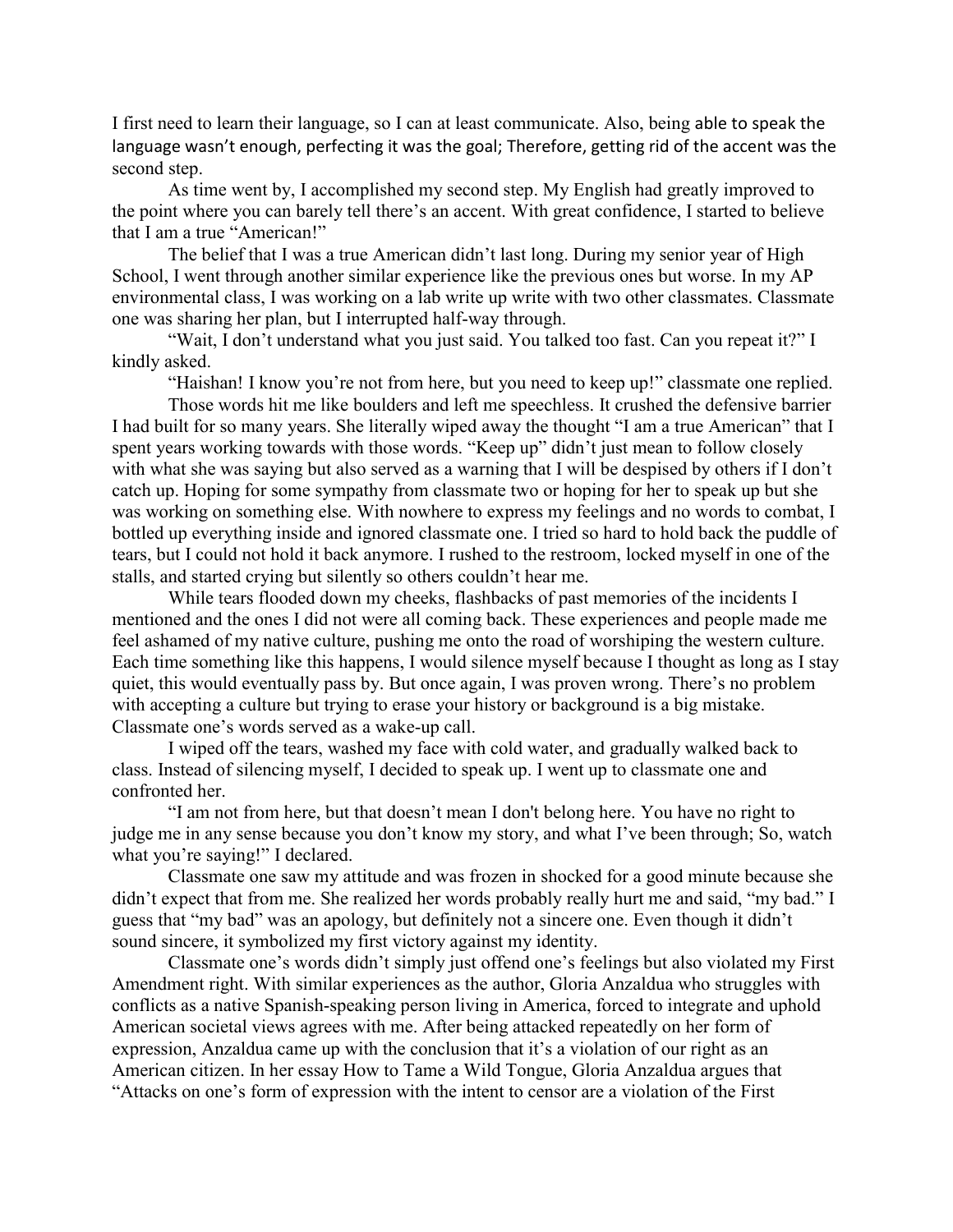Amendment" (411). I agree with Anzaldua, but I would even add that cultural centrism is a way to put one's culture at a lower status. Many immigrants who have been in America for almost their whole lives are still not considered "American" since they weren't born in the US. I lived in American for more than fifteen years, but in the eyes of the native-born people here, I will never become one of them; therefore, they believe the First Amendment, or any US citizen rights does not apply to me.

Language acquisition isn't all about speaking and writing but also about the experience one goes through as they are acquiring it. These experiences can include microaggressions and racial problems. Throughout my journey of acquiring a second language, the microaggressions and tension producing environment forced me to cut off my native tongue. No doubt the journey was painful, but the outcome was worth it. Instead of continuing the track that was set for me, I took a turn. I stopped hiding my phone when listening to music and even told people the fact that I like Chinese music. I stop hiding whenever I encounter a situation that wants to silence me. I stopped trying to change the fact that I'm not born in the US and trying to get rid of my Cantonese accent. In the end, having an accent can put a distinctive characteristic to my character and my speaking voice because that is what makes me unique.

My accent added uniqueness to my character but so does my name, Haishan. In the introduction, I mentioned that I often got questioned where I was from because "Haishan" doesn't sound like an English name. In addition, I often got teased by people because of my name. A classmate once made a joke that goes "Hi-Shawn" and "Bye-Shawn." At first, I would laugh it off but eventually, I got sick of the jokes which led to the birth of my English name, Valerie. To many people, my English name was just a part of blending into another culture but only I know it's a protective armor and shield against the racist stereotypes and jokes. After announcing my English name, I felt the rise in status and moving closer to a "true" American. Another purpose of the name Valerie was to accommodate other people, making it easier for others to address me. One of the most common pronunciations of my name is "Hey-Shang" when people first say my name. Some people might confirm with me if they pronounced it correctly but must just address me like that's how my name is pronounced. Making others' lives easier, I changed my name to accommodate them but why should I accommodate them by hiding my Chinese name. Instead of hiding my Chinese name, I tell people both my names. Valerie symbolizes strength, braveness, fierceness and a lesson learned. On the other hand, Haishan symbolizes the tolerance of the ocean, the beauty of sea corals, and a representation of my culture. Both these names reflect the qualities I possessed and acquired to overcome challenges during this difficult journey.

The fight doesn't stop here. As I continue to struggle with identifying what it means to be American, it's important to keep these lessons in mind and constantly remind myself: "I am who I am. Stand strong! Don't forget your culture and where you came from because your culture is what defines you!"

"Hello, my name is Haishan Huang. I also go by Valerie. I came from China! Nice to meet you!"